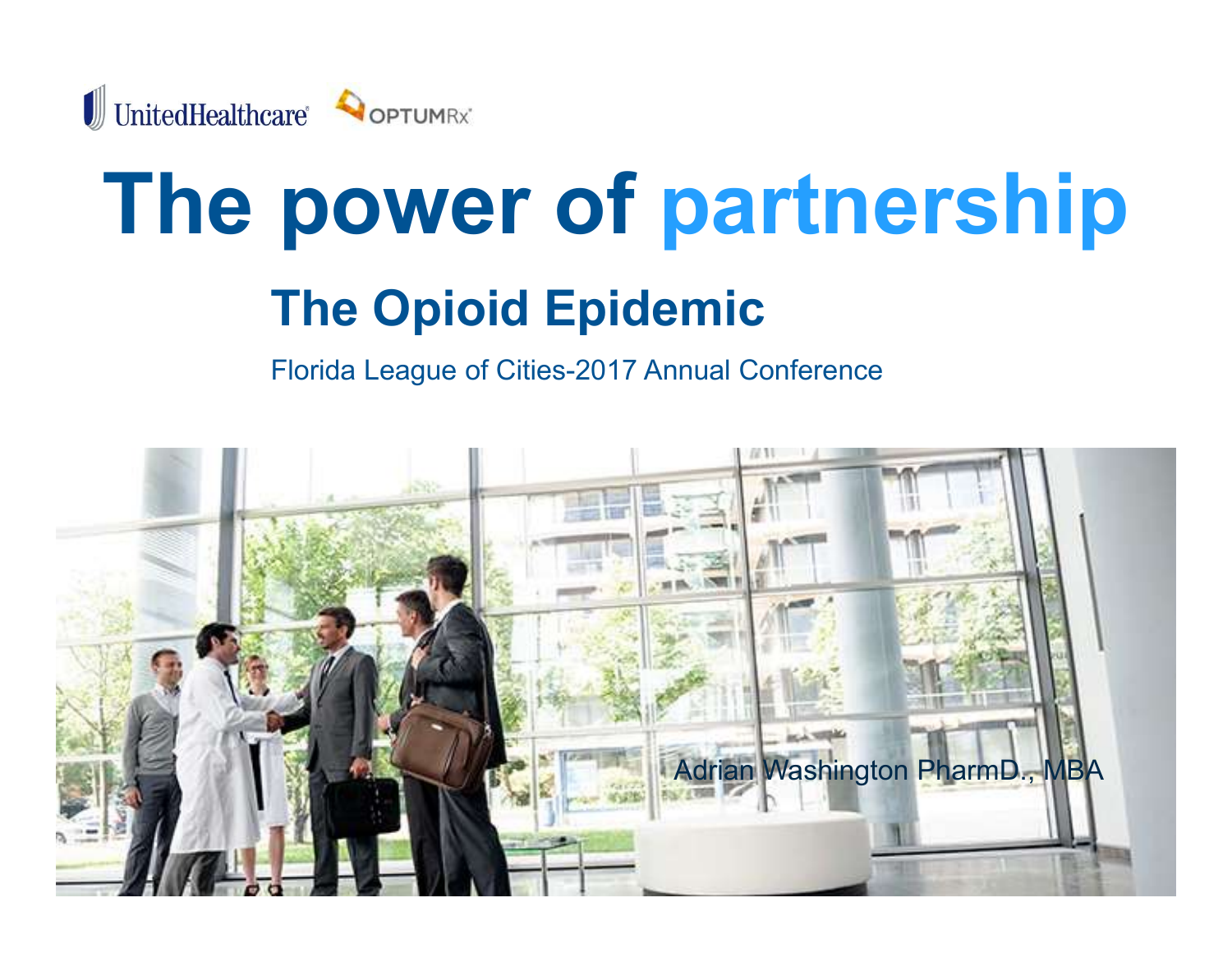# Opioids – The Facts<br>
1 5 M 5 B G V

Americans have a substance use Americans have a substance use



It is estimated that 23% of individuals who use heroin develop an



2

Duray in the United States, 2000-2013, National Center for Health Statistics Data Brief No. 190, March 2015. 5. National Institute on Drug Abuse. (2014). Durg Facts: Heroin. Bethesda, MD: National Institute on Drug Abuse. (SMA) 14-4832. 7. National Institute on Drug Abuse/Substance Abuse and Mental Health Services Administration: The Blending Initiative. Buprenorphine Treatment for Young Adults: Fact Sheet. Retrieved from http://www.drugabu



Proprietary Information of UnitedHealth Group. Do not distribute or reproduce without express permission of UnitedHealth Group.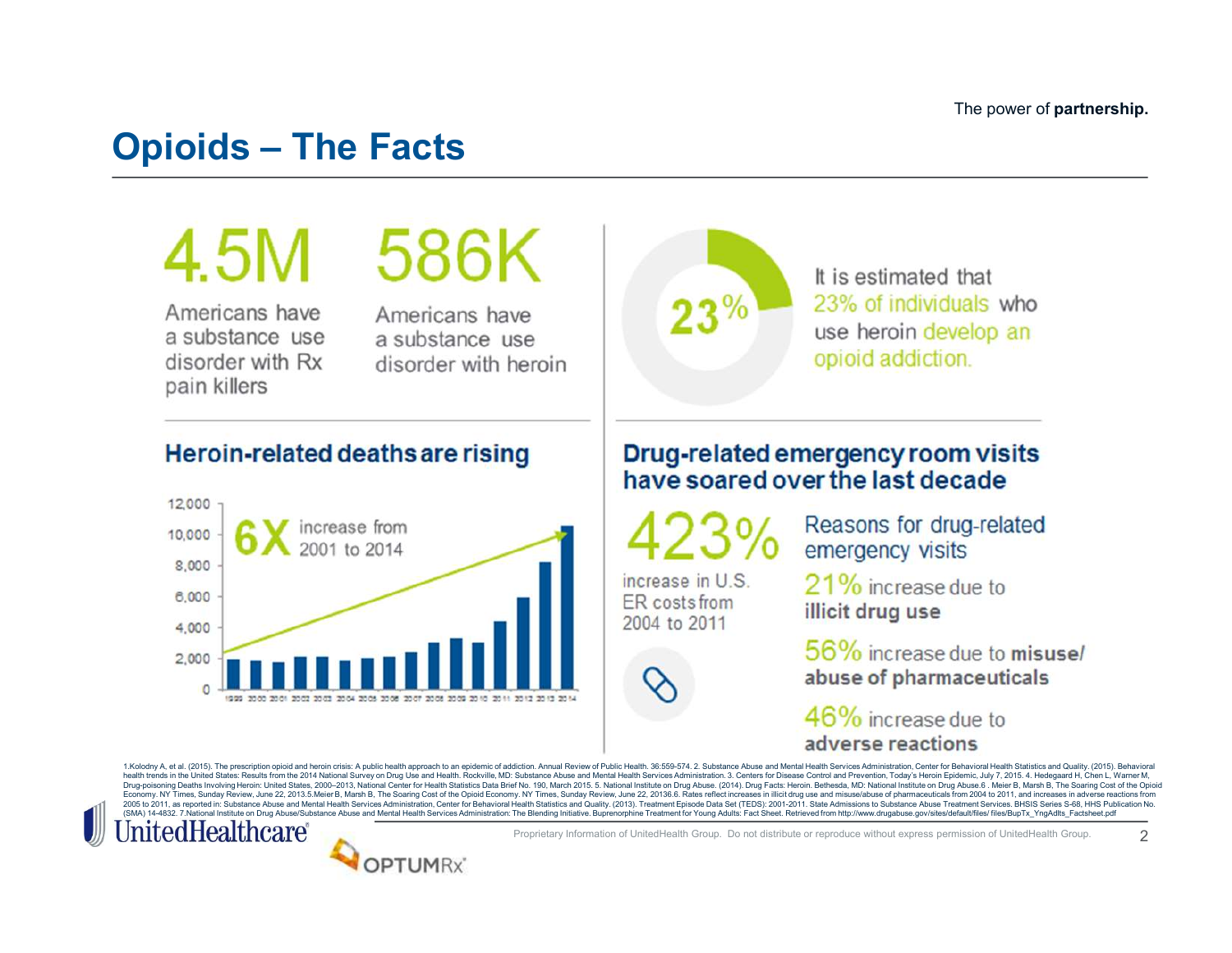# Opioid Landscape and Trends

- Previously a robust pipeline of long acting opioids entered the market
- Market for illicit use dramatically intensified creating a demand for "off market" recipes/productions
- Pricing for short acting and older long acting opioids became generically available
- Social awareness and acceptability to opioid use
- Treatment for dependency was expensive and clinically challenging
- Due to cost, clinically effective alternatives required prior authorization and other perceived barriers



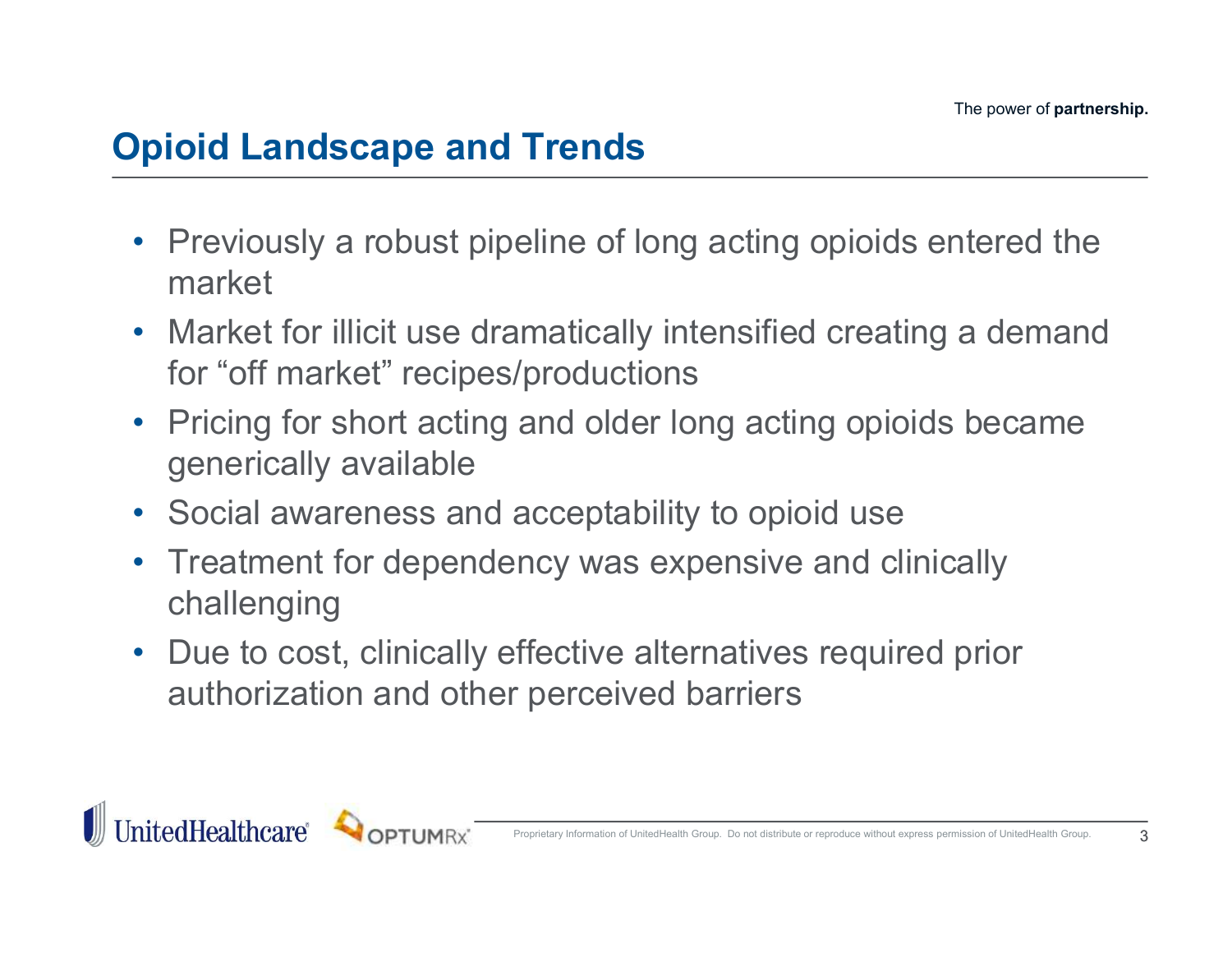# Opioid Epidemic

### Approximately 4.5 million estimated US citizens are addicted to prescription opioids<sup>1</sup>



### How are Opioids affecting YOU?

Opioid Spend for BoB in 2017 is

Spend vs. 2016 is

BoB Utilizers per 5,000 Lives is

Top-10 Opioids being dispensed are:

- OXYCODONE/ACETAMINOPHEN
- HYDROCODONE/ACETAMINOPHEN
- OPANA ER (CRUSH RESISTANT)
- NUCYNTA
- OXYCODONE HCL
- FENTANYL
- XTAMPZA ER
- NUCYNTA ER
- MORPHINE SULFATE ER
- OXYCONTIN

Data does not include drugs to treat opioid addiction or overdose.

1. Annual Revenue of Public Health 2015; 36: 559-574) 2. National Institute on Drug Abuse, May, 2014. 3. Pain Medicine 2014; 15: 1450-1454) 4. HR Today. Combatting the Prescription Drug Crisis. March 1, 2016. Accessed at: https://www.shrm.org/hr-today/news/hr-magazine/0316/pages/combatting-the-prescription-drug-crisis.aspx on 09.23.2016.



Proprietary Information of UnitedHealth Group. Do not distribute or reproduce without express permission of UnitedHealth Group.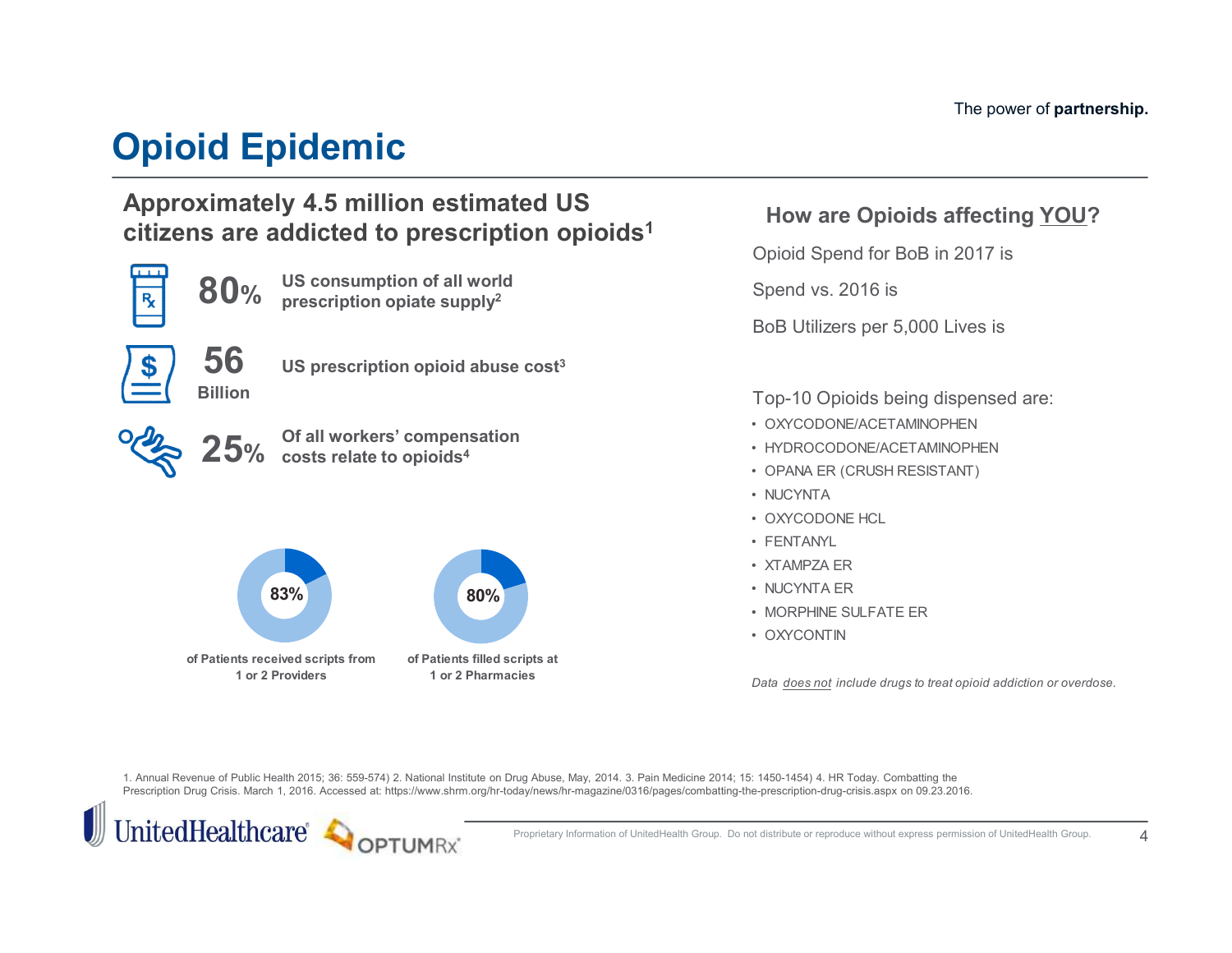## Opioid Management Strategies

### **Opioid Overutilization Prevention and Treatment Support**

| <b>Evidence Based Medicine</b>                                                                                  | Use evidence based guideline to promote appropriate care                                                                                                                   |
|-----------------------------------------------------------------------------------------------------------------|----------------------------------------------------------------------------------------------------------------------------------------------------------------------------|
| <b>Care Coordination and</b><br><b>Alignment</b>                                                                | Enterprise effort to align initiatives and drive key performance<br>initiatives                                                                                            |
| <b>Data and Information</b>                                                                                     | Use data to define at risk populations, drive prescriber<br>interventions and support member care                                                                          |
| <b>Member Support</b>                                                                                           | Provide holistic member focused care through Prevention<br>Strategies and Treatment Support                                                                                |
| R                                                                                                               |                                                                                                                                                                            |
| Quarterly review of<br>Identify inappropriate<br>pharmacy claims<br><b>use</b><br>Healthcare®<br><b>OPTUMRx</b> | Inform physicians of at<br>risk members<br>Proprietary Information of UnitedHealth Group. Do not distribute or reproduce without express permission of UnitedHealth Group. |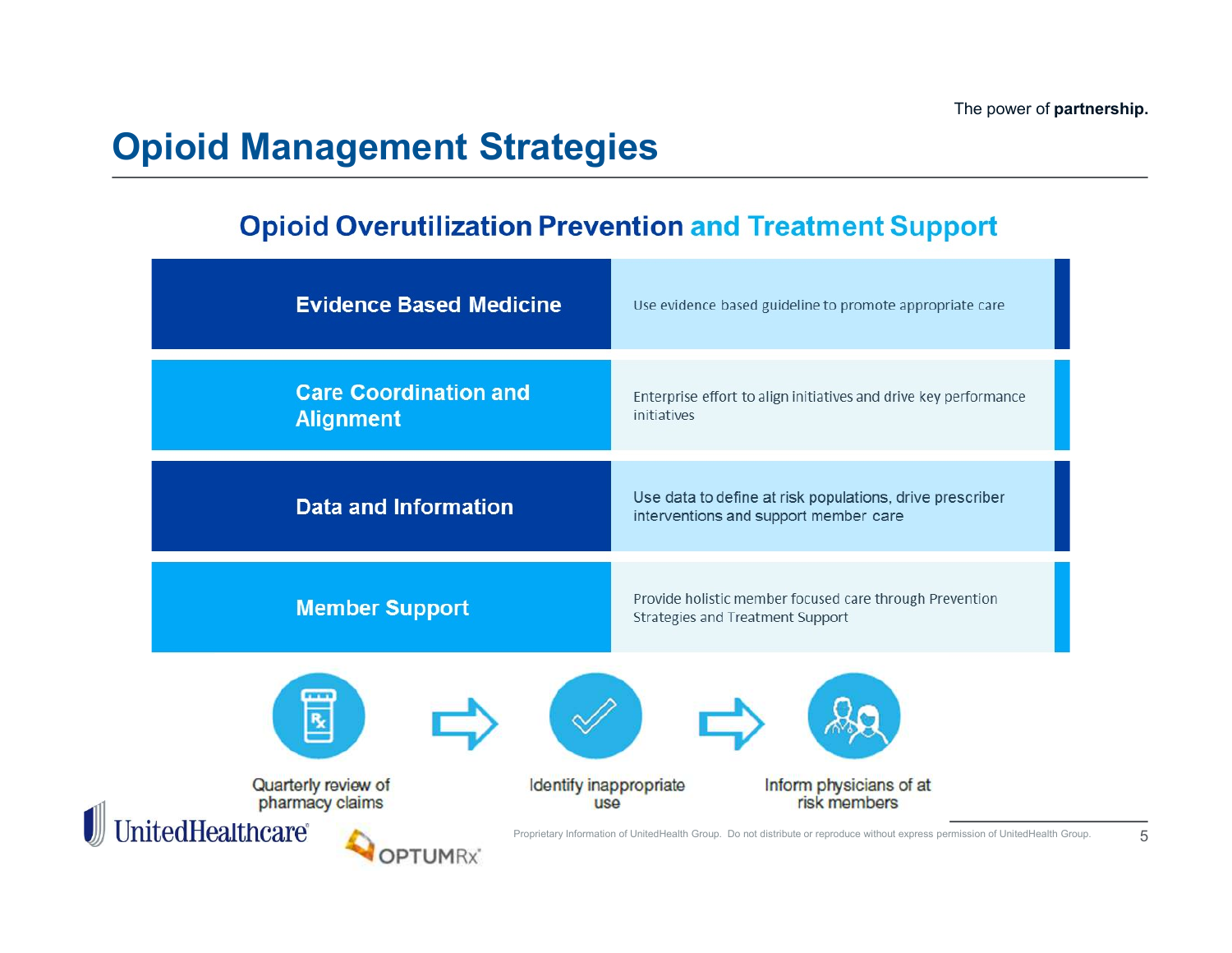# CDC Guideline Recommendations- March 2016

- Use non-opioid analgesics and other therapies instead of opioids
- Prescribe opioids at the lowest effective dosage for as short of duration as possible
- Routinely discuss potential benefits and harms of opioids with patients
- Regularly assess improvements in pain and function
- Prescription drug monitoring programs
- Monitor patients for signs of opioid use disorder and arrange treatment if needed duration as possible<br>
Routinely discuss potential benefits and harms of opioids with<br>
patients<br>
Regularly assess improvements in pain and function<br>
Prescription drug monitoring programs<br>
Monitor patients for signs of opioi

Recommendations and Reports / March 18, 2016 / 65(1);1–49



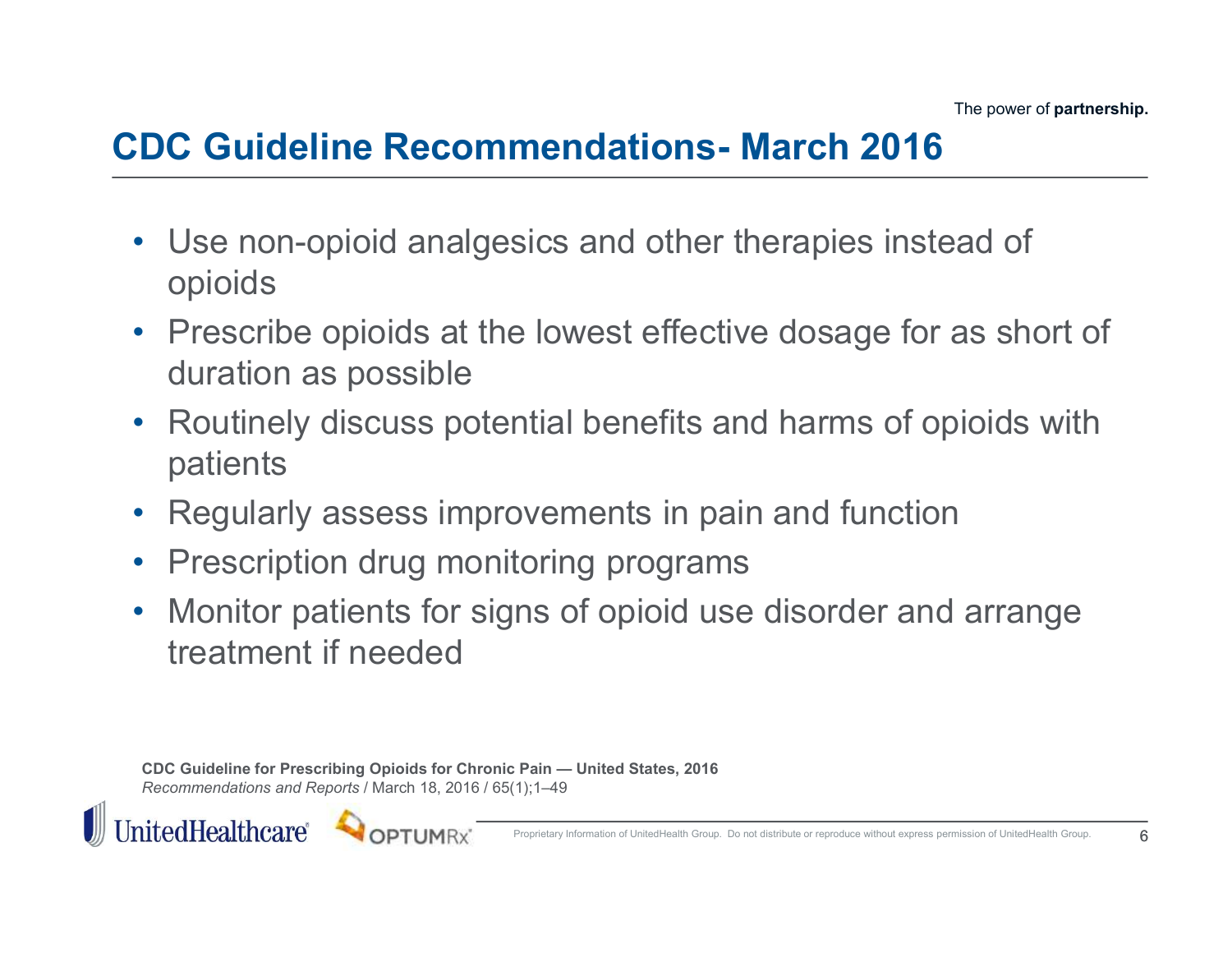The power of partnership.

## Multi-Tiered Opioid Management Plan

Reducing the abuse of opioids, while ensuring the safe and effective treatment of pain should be the goal. A multi-tiered approach to combat this epidemic should be utilized. **Example 12 Fierred Opioid Management P**<br> **Example 20 Fierred Copioids, while ensuring the safe atment of pain should be the goal.** A multi-tiered approach:<br> **Example 20 Fierred Approach:**<br> **Example 20 Fierred Approach:**<br> **Example 12 Tierred Opioid Management P**<br>
ucing the abuse of opioids, while ensuring the safe  $i$ <br>
the goal. A multi-tiered approach:<br>
epidemic should be utilized.<br>
Opioid Multi-tiered Approach:<br>
Reduce unnecessary opioid **Example 18 and 18 and 18 and 18 and 18 and 18 and 18 and 18 and 18 and 18 and 18 and 18 and 18 and 18 and 18 and 18 and 18 and 18 and 18 and 18 and 18 and 18 and 18 and 18 and 18 and 18 and 18 and 18 and 18 and 18 and 18** High Utilization Narcotic Program

### Opioid Multi-tiered Approach:

### Reduce unnecessary opioid use through promotion of more **clinically appropriate treatments:**<br>
• High utilization narcotic program.

- opioids.
- fentanyl products to members who **Fig. 1 Conservative in the fig. 1 Conservative in the fig. 1 Conservative in the fig. 1 Conservative in the fig. 1 Conservative in the fig. 1 Conservative in the fig. 1 Conse** have pain due to cancer or are receiving palliative care. • Concurrent present in the probability appropriate transmised by the interval operation of more intilization behavior of more interval operation of more concurrent concurrent concurrent of the pain due to cancer or are in
- recommendations for long-acting and the combinations: opioid + opioid supply limits (<90 MED) for non cancer, non end of life pain.
- opioid utilizers.

### Monitor prescription and utilization behaviors by:

- 
- 
- 
- outliers.
- or inappropriate medications for the treatment of opioid dependence, opioids + benzodiazepines.
- and referral.







Proprietary Information of UnitedHealth Group. Do not distribute or reproduce without express permission of UnitedHealth Group.

1. 2015 UnitedHealthcare Q3 claims data

2. Member Successes defined as the count of unique members no longer meeting criteria in the most recent quarter.

Confidential Property of UnitedHealth Group. Do not distribute or reproduce without express permission of UnitedHealth Group.